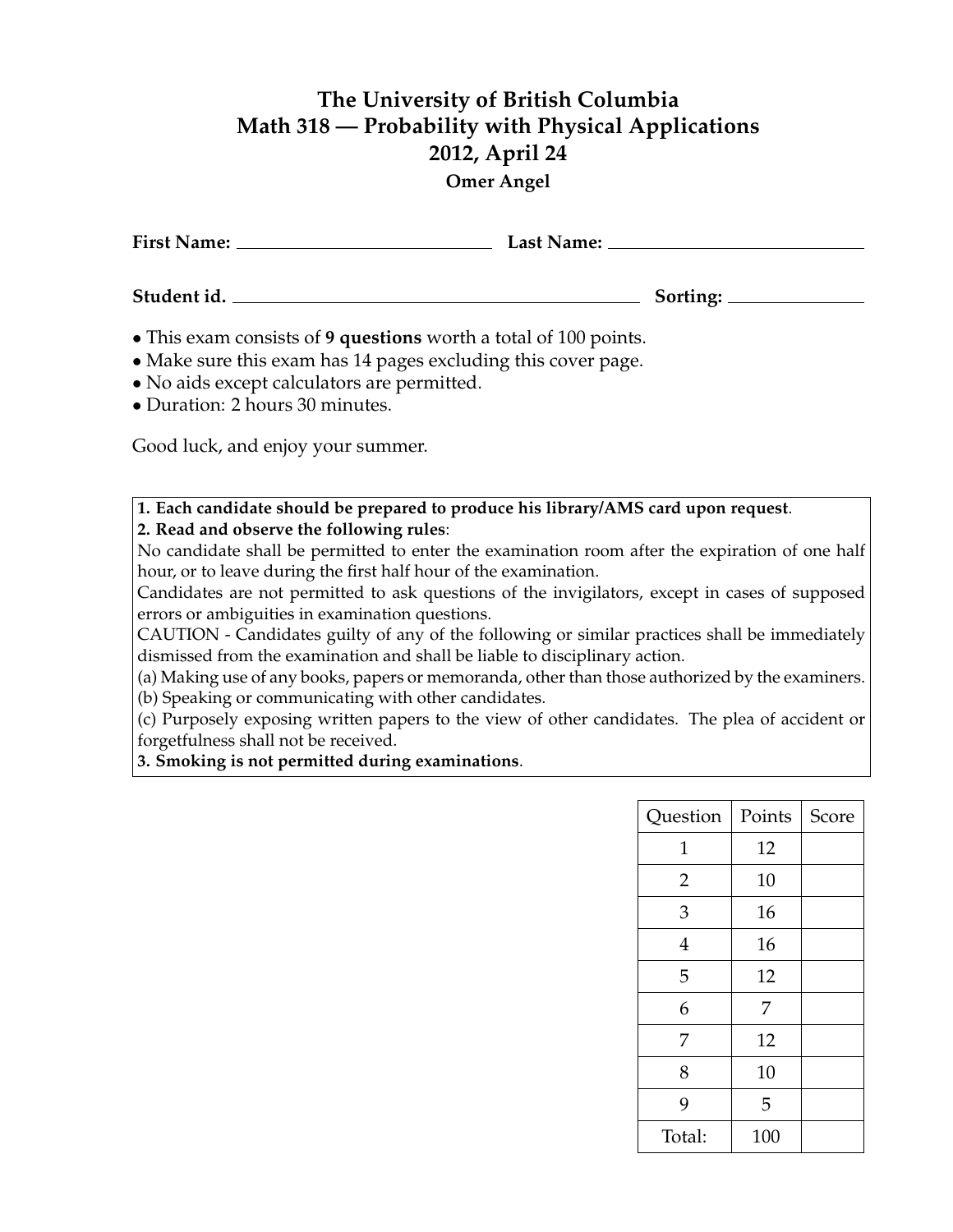| Distribution             | Mean         | Variance          | Characteristic function                                                     |
|--------------------------|--------------|-------------------|-----------------------------------------------------------------------------|
| Binomial $(n, p)$        | np           |                   | $\begin{array}{c c} np(1-p) & (1-p+pe^{it})^n \\ 1-p & pe^{it} \end{array}$ |
| Geometric $(p)$          | 1/p          | $\frac{1-p}{p^2}$ | $1-(1-p)e^{it}$                                                             |
| Poisson $(\lambda)$      | $\lambda$    |                   | $\begin{array}{l} e^{\lambda(e^{it}-1)} \\ e^{ita}-e^{itb} \end{array}$     |
| Uniform $(a, b)$         | $a + b$<br>2 | $(b-a)^2$<br>12   | $it(b-a)$                                                                   |
| Exponential $(\lambda)$  | $1/\lambda$  | $1/\lambda^2$     | $\lambda - it$                                                              |
| Normal $(\mu, \sigma^2)$ | $\mu$        | $\sigma^2$        | $e^{i\mu t - \sigma^2 t^2/2}$                                               |

Table 1: Common Distributions

The normal CDF:

| $\boldsymbol{x}$ | 0.00   | 0.01   | 0.02   | 0.03   | 0.04   | 0.05   | 0.06   | 0.07   | 0.08   | 0.09   |
|------------------|--------|--------|--------|--------|--------|--------|--------|--------|--------|--------|
| 0.0              | 0.5000 | 0.5040 | 0.5080 | 0.5120 | 0.5160 | 0.5199 | 0.5239 | 0.5279 | 0.5319 | 0.5359 |
| 0.1              | 0.5398 | 0.5438 | 0.5478 | 0.5517 | 0.5557 | 0.5596 | 0.5636 | 0.5675 | 0.5714 | 0.5753 |
| 0.2              | 0.5793 | 0.5832 | 0.5871 | 0.5910 | 0.5948 | 0.5987 | 0.6026 | 0.6064 | 0.6103 | 0.6141 |
| 0.3              | 0.6179 | 0.6217 | 0.6255 | 0.6293 | 0.6331 | 0.6368 | 0.6406 | 0.6443 | 0.6480 | 0.6517 |
| 0.4              | 0.6554 | 0.6591 | 0.6628 | 0.6664 | 0.6700 | 0.6736 | 0.6772 | 0.6808 | 0.6844 | 0.6879 |
| 0.5              | 0.6915 | 0.6950 | 0.6985 | 0.7019 | 0.7054 | 0.7088 | 0.7123 | 0.7157 | 0.7190 | 0.7224 |
| 0.6              | 0.7257 | 0.7291 | 0.7324 | 0.7357 | 0.7389 | 0.7422 | 0.7454 | 0.7486 | 0.7517 | 0.7549 |
| 0.7              | 0.7580 | 0.7611 | 0.7642 | 0.7673 | 0.7704 | 0.7734 | 0.7764 | 0.7794 | 0.7823 | 0.7852 |
| 0.8              | 0.7881 | 0.7910 | 0.7939 | 0.7967 | 0.7995 | 0.8023 | 0.8051 | 0.8078 | 0.8106 | 0.8133 |
| 0.9              | 0.8159 | 0.8186 | 0.8212 | 0.8238 | 0.8264 | 0.8289 | 0.8315 | 0.8340 | 0.8365 | 0.8389 |
| 1.0              | 0.8413 | 0.8438 | 0.8461 | 0.8485 | 0.8508 | 0.8531 | 0.8554 | 0.8577 | 0.8599 | 0.8621 |
| 1.1              | 0.8643 | 0.8665 | 0.8686 | 0.8708 | 0.8729 | 0.8749 | 0.8770 | 0.8790 | 0.8810 | 0.8830 |
| 1.2              | 0.8849 | 0.8869 | 0.8888 | 0.8907 | 0.8925 | 0.8944 | 0.8962 | 0.8980 | 0.8997 | 0.9015 |
| 1.3              | 0.9032 | 0.9049 | 0.9066 | 0.9082 | 0.9099 | 0.9115 | 0.9131 | 0.9147 | 0.9162 | 0.9177 |
| 1.4              | 0.9192 | 0.9207 | 0.9222 | 0.9236 | 0.9251 | 0.9265 | 0.9279 | 0.9292 | 0.9306 | 0.9319 |
| 1.5              | 0.9332 | 0.9345 | 0.9357 | 0.9370 | 0.9382 | 0.9394 | 0.9406 | 0.9418 | 0.9429 | 0.9441 |
| 1.6              | 0.9452 | 0.9463 | 0.9474 | 0.9484 | 0.9495 | 0.9505 | 0.9515 | 0.9525 | 0.9535 | 0.9545 |
| 1.7              | 0.9554 | 0.9564 | 0.9573 | 0.9582 | 0.9591 | 0.9599 | 0.9608 | 0.9616 | 0.9625 | 0.9633 |
| 1.8              | 0.9641 | 0.9649 | 0.9656 | 0.9664 | 0.9671 | 0.9678 | 0.9686 | 0.9693 | 0.9699 | 0.9706 |
| 1.9              | 0.9713 | 0.9719 | 0.9726 | 0.9732 | 0.9738 | 0.9744 | 0.9750 | 0.9756 | 0.9761 | 0.9767 |
| 2.0              | 0.9772 | 0.9778 | 0.9783 | 0.9788 | 0.9793 | 0.9798 | 0.9803 | 0.9808 | 0.9812 | 0.9817 |
| 2.1              | 0.9821 | 0.9826 | 0.9830 | 0.9834 | 0.9838 | 0.9842 | 0.9846 | 0.9850 | 0.9854 | 0.9857 |
| 2.2              | 0.9861 | 0.9864 | 0.9868 | 0.9871 | 0.9875 | 0.9878 | 0.9881 | 0.9884 | 0.9887 | 0.9890 |
| 2.3              | 0.9893 | 0.9896 | 0.9898 | 0.9901 | 0.9904 | 0.9906 | 0.9909 | 0.9911 | 0.9913 | 0.9916 |
| 2.4              | 0.9918 | 0.9920 | 0.9922 | 0.9925 | 0.9927 | 0.9929 | 0.9931 | 0.9932 | 0.9934 | 0.9936 |
| 2.5              | 0.9938 | 0.9940 | 0.9941 | 0.9943 | 0.9945 | 0.9946 | 0.9948 | 0.9949 | 0.9951 | 0.9952 |
| 2.6              | 0.9953 | 0.9955 | 0.9956 | 0.9957 | 0.9959 | 0.9960 | 0.9961 | 0.9962 | 0.9963 | 0.9964 |
| 2.7              | 0.9965 | 0.9966 | 0.9967 | 0.9968 | 0.9969 | 0.9970 | 0.9971 | 0.9972 | 0.9973 | 0.9974 |
| 2.8              | 0.9974 | 0.9975 | 0.9976 | 0.9977 | 0.9977 | 0.9978 | 0.9979 | 0.9979 | 0.9980 | 0.9981 |
| 2.9              | 0.9981 | 0.9982 | 0.9982 | 0.9983 | 0.9984 | 0.9984 | 0.9985 | 0.9985 | 0.9986 | 0.9986 |
| 3.0              | 0.9987 | 0.9987 | 0.9987 | 0.9988 | 0.9988 | 0.9989 | 0.9989 | 0.9989 | 0.9990 | 0.9990 |
|                  |        |        |        |        |        |        |        |        |        |        |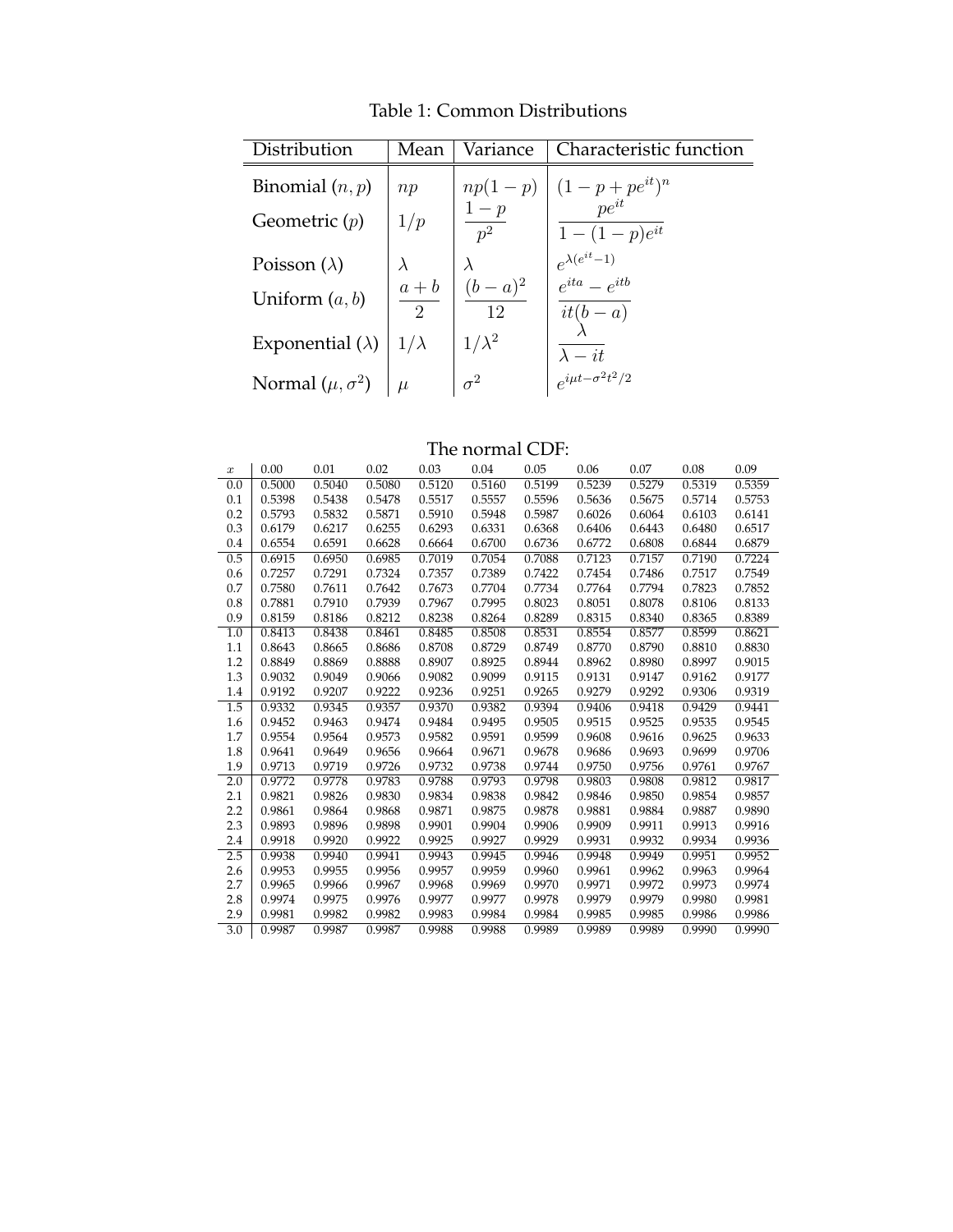$(12 \text{ marks})$  1. We select randomly four cards out of a deck of 52 cards,  $(13 \text{ cards in each of 4 suits}).$ (a) What is the probability that the four cards are from four different suits?

(b) What is the probability that all four cards are from the same suit?

(c) What is the probability that there are no diamonds among the four cards?

(d) what is the expected number of different suits that are represented in the four cards?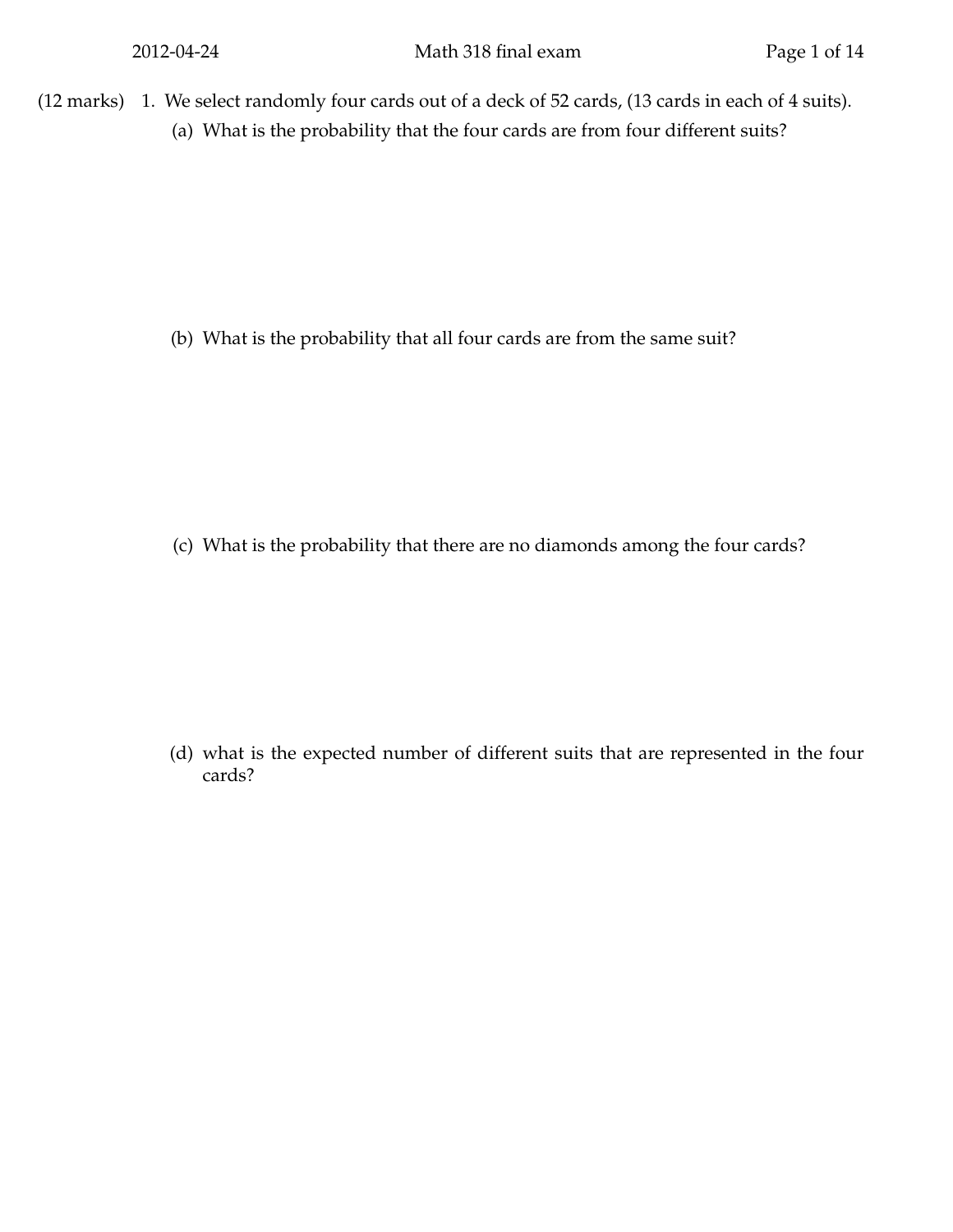(10 marks) 2. Suppose X and Y have joint p.m.f. as below (so  $\mathbb{P}(X = 3, Y = 1) = \frac{1}{8}$ ):

$$
\begin{array}{c|ccccc}\nX \setminus Y & 1 & 2 & 3 \\
\hline\n1 & \frac{1}{4} & \frac{1}{6} & 0 \\
2 & 0 & \frac{1}{8} & \frac{1}{6} \\
3 & \frac{1}{8} & \frac{1}{6} & 0\n\end{array}
$$

(a) Find the marginal distribution of  $X$  and that of  $Y$ .

(b) Compute  $\mathbb{E}(X|Y=2)$ .

(c) Compute  $\text{Cov}(X, Y)$ .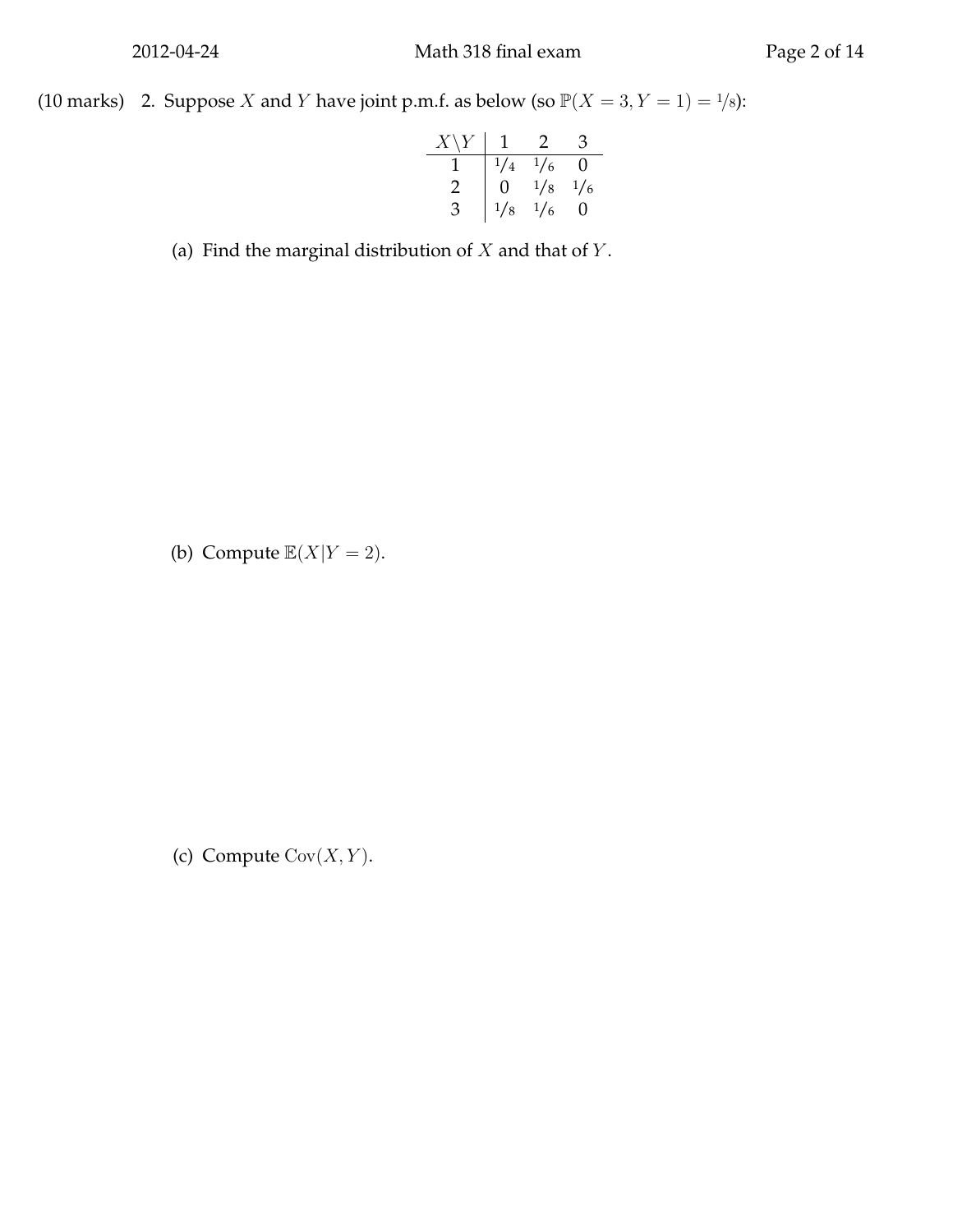(16 marks) 3. Consider the Markov chain with states  $\{1, 2, \ldots, 6\}$  and transition probability matrix

$$
P = \begin{pmatrix} 1 & 0 & 0 & 0 & 0 & 0 \\ 1/2 & 0 & 1/2 & 0 & 0 & 0 \\ 0 & 0 & 0 & 1/3 & 1/2 & 1/6 \\ 0 & 1 & 0 & 0 & 0 & 0 \\ 0 & 0 & 0 & 0 & 1/3 & 2/3 \\ 0 & 0 & 0 & 0 & 1/2 & 1/2 \end{pmatrix}
$$

(a) Draw a transition diagram for this Markov chain.

(b) Determine the irreducible classes of this chain.

(c) Which states are recurrent and which are transient?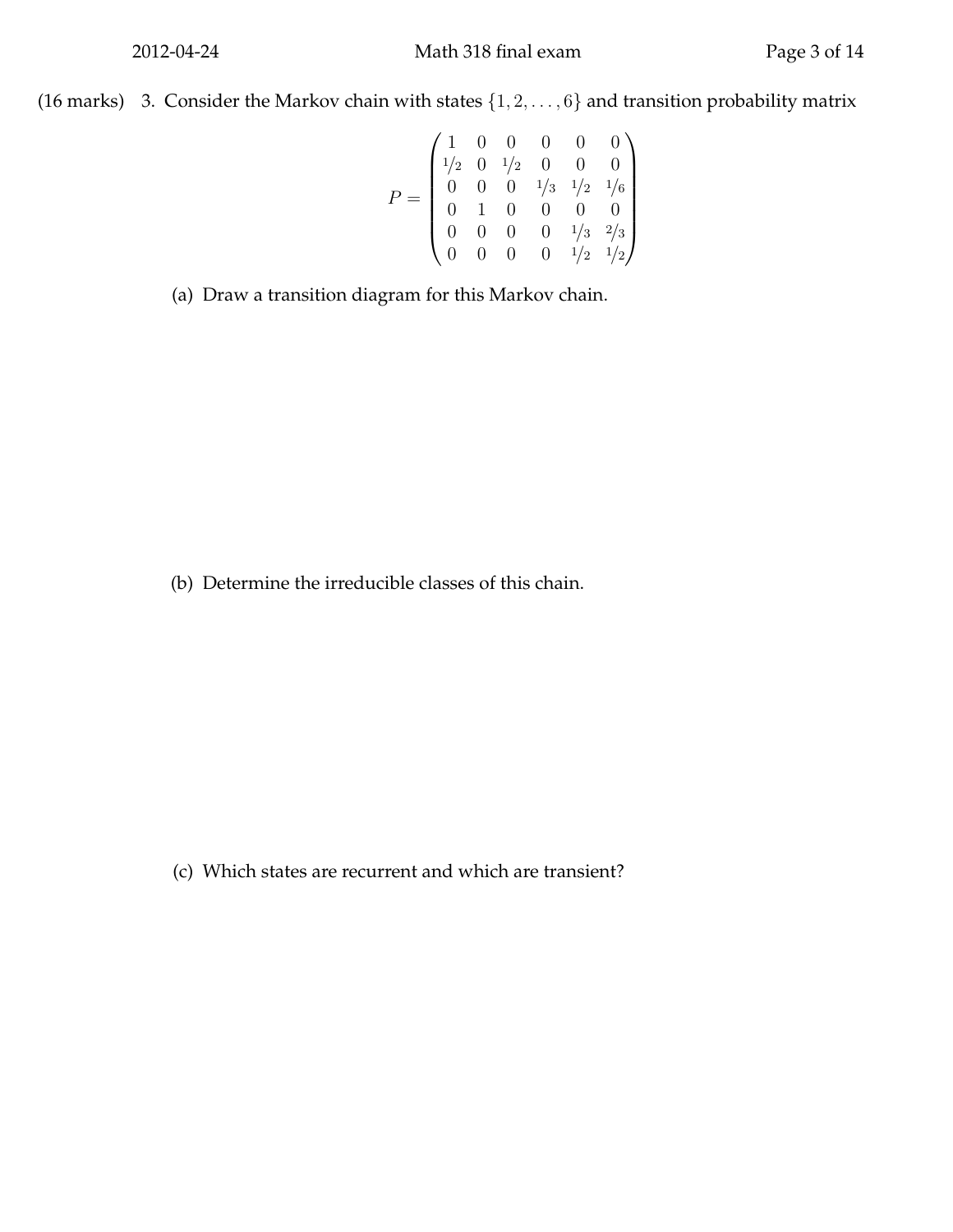(d) Which states are periodic? With what period?

(e) If  $X_0 = 2$ , what is the probability that the chain reaches state 1?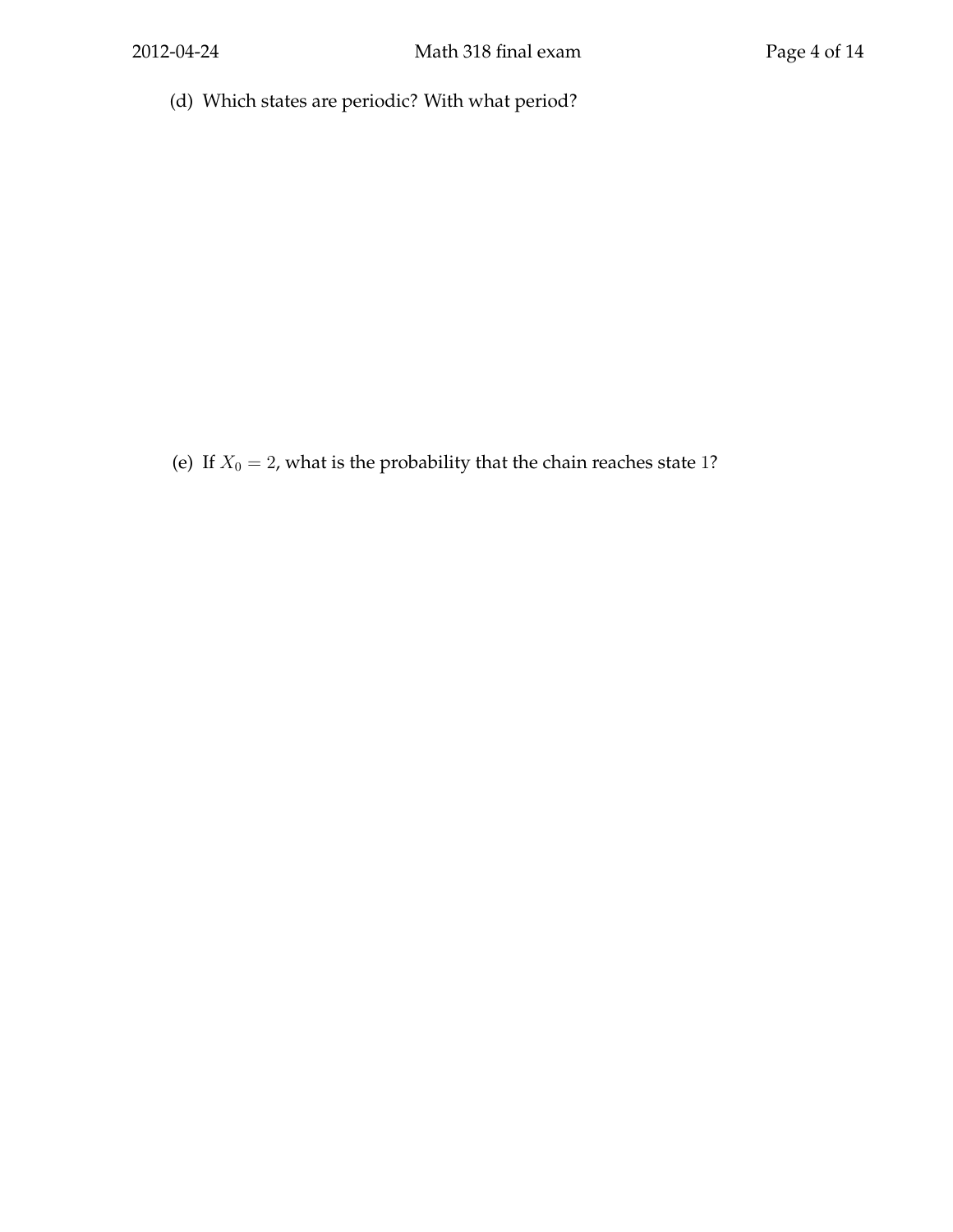- (16 marks) 4. Each day, the blackboard is cleaned with probability  $1/4$ , independently of all other days. Let  $X_n$  be the number of days on day  $n$  since the board was last cleaned (so  $0$ means the board was cleaned today).
	- (a) Briefly explain why this is a Markov chain with states  $\{0, 1, 2, \dots\}$  and transition probabilities  $P_{n,n+1} = \frac{3}{4}$  and  $P_{n,0} = \frac{1}{4}$  for  $n \ge 0$ .

(b) Is this Markov chain recurrent or transient?

(c) What is the stationary distribution for this Markov chain?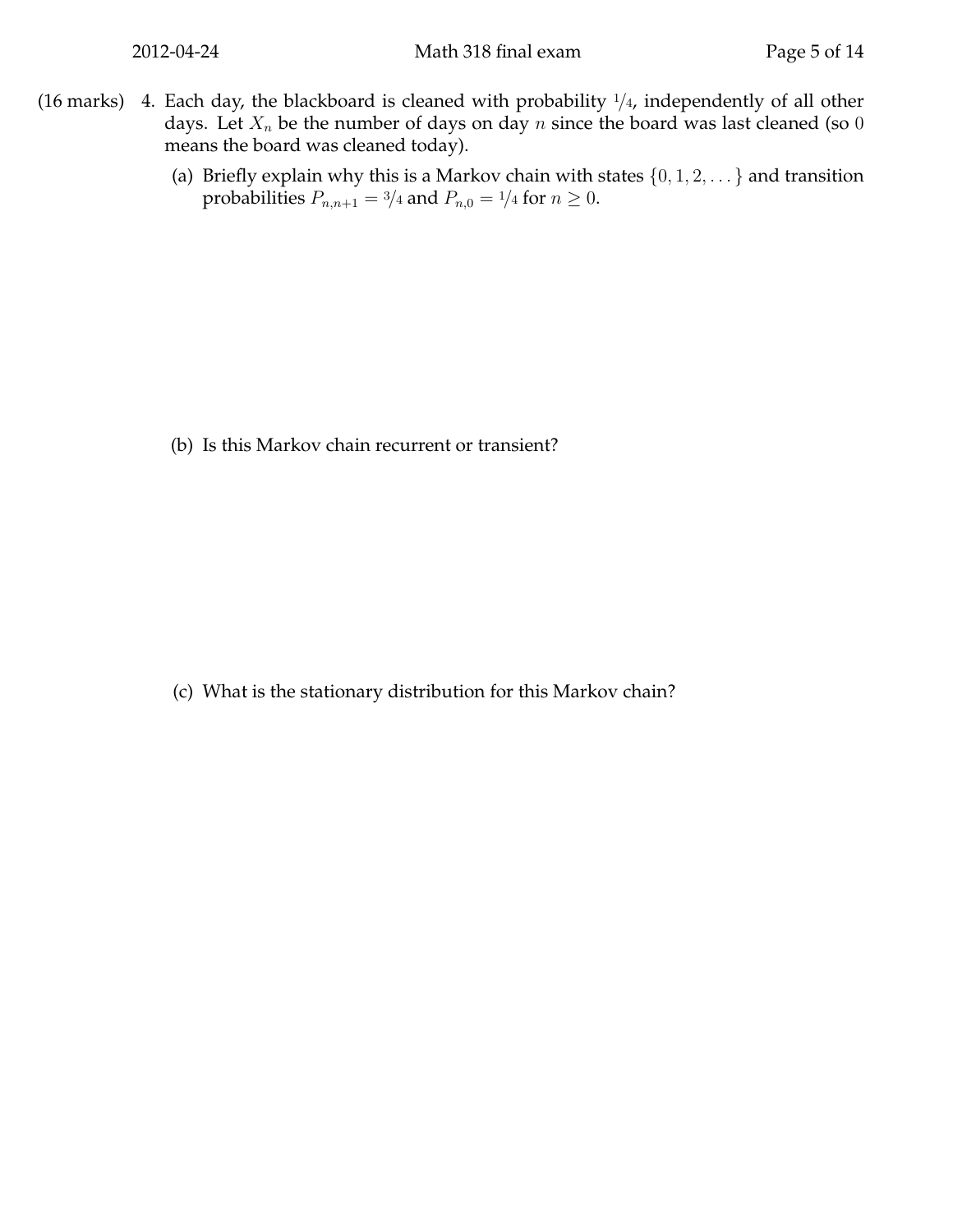(d) In the long term, what fraction of time is spent at state 1?

(e) If the chain starts at  $X_0 = 0$ , let T be the next time it visits state 0. For example  $\mathbb{P}(T = 1) = \frac{1}{4}$ . What is the distribution of T?

(f) What is  $ET$ ?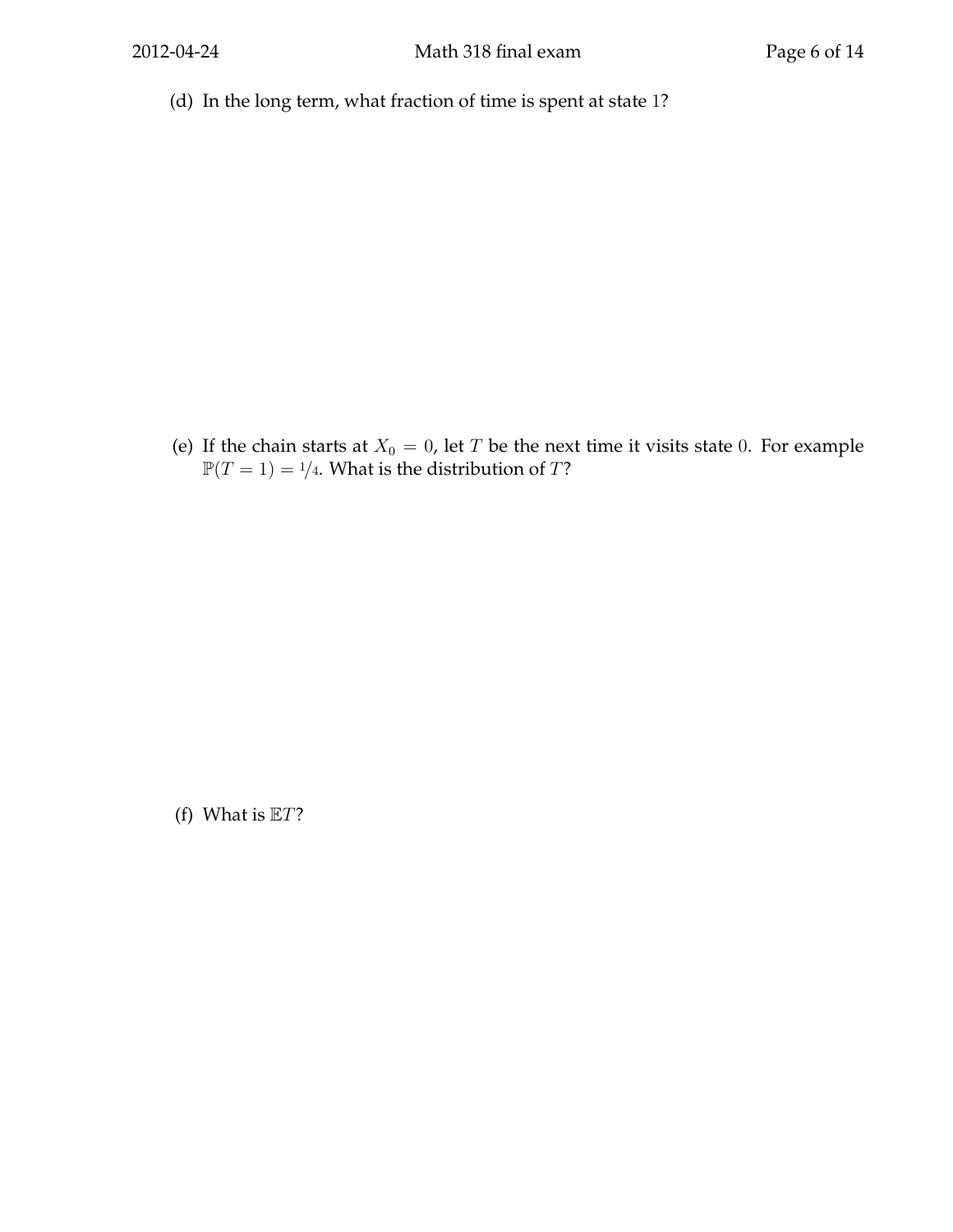- (12 marks) 5. A random variable X has p.d.f.  $f(x) = ax^{-5}$  on  $[b, \infty)$  and 0 on  $(-\infty, b)$ , for some  $a, b > 0.$ 
	- (a) If  $b = 1$ , what is a?

(b) If  $\mathbb{E}X = 1$  what are *a* and *b*?

(c) Let  $a, b$  be the ones you found in part (b). What is the variance of  $X$ ?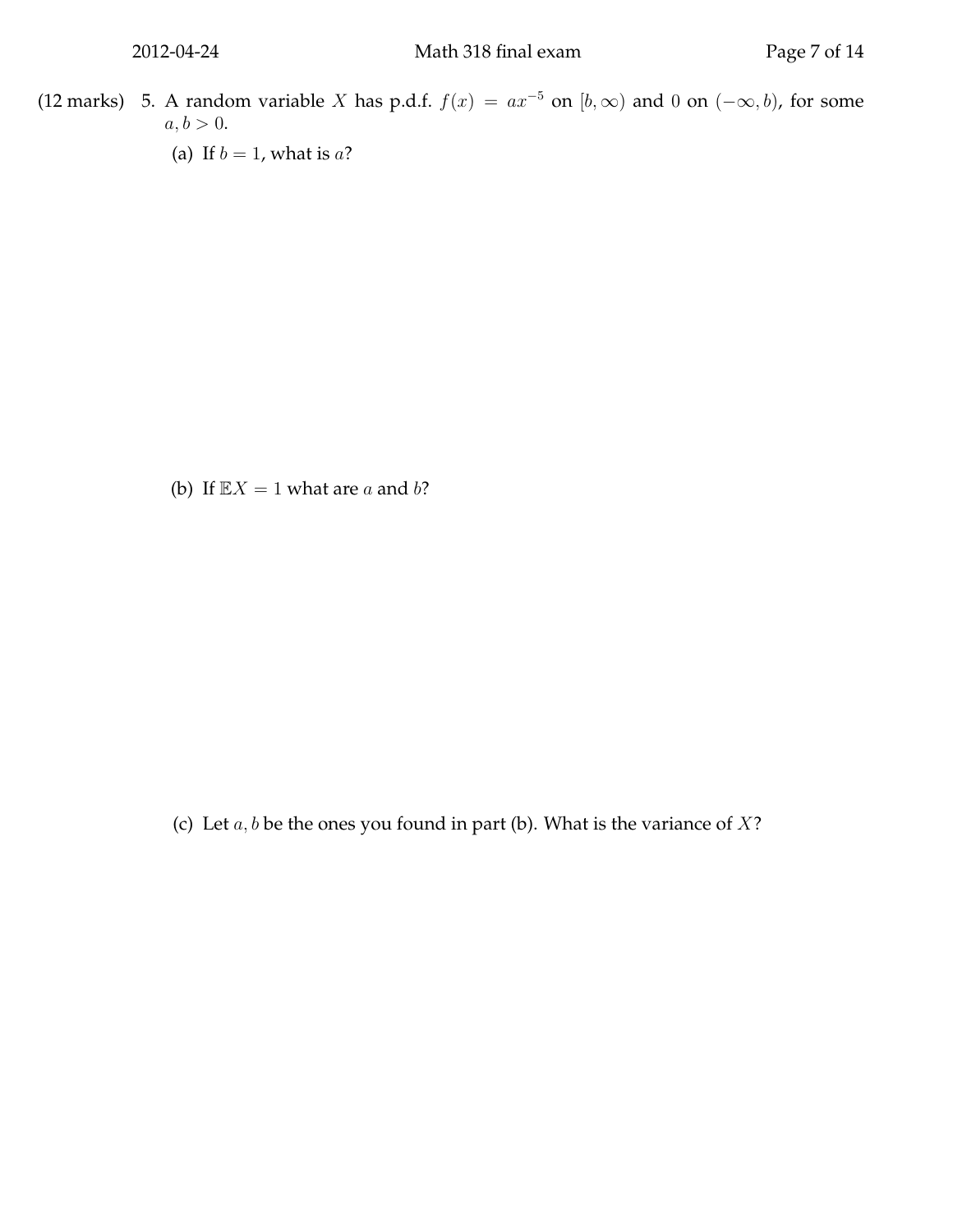(7 marks) 6. One hundred numbers are rounded to the nearest integer and then added. Using the central limit theorem, determine the probability that the sum of the rounded numbers will differ from the sum of the unrounded numbers by at most 3. You may assume that the roundoffs for the numbers are independent and uniformly distributed in  $(-0.5, 0.5)$ .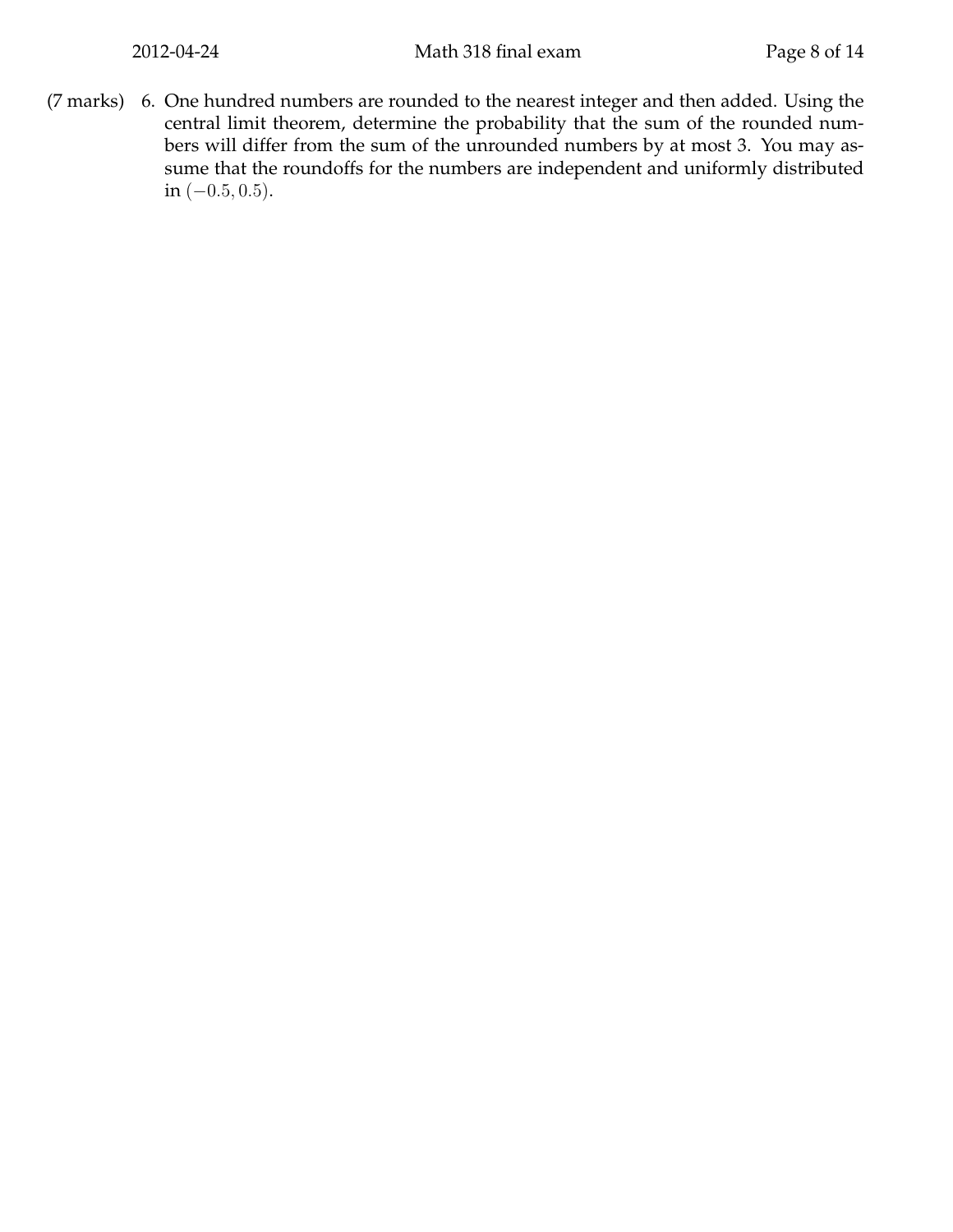- (12 marks) 7. Calls in English arrive at a call center according to a Poisson process with rate  $\lambda_e$  per hour. Calls in French arrive according to an independent Poisson process with rate  $\lambda_f$ . Let  $X_e$  and  $X_f$  be the number of English and French callers in one hour.
	- (a) What is the distribution of  $X_e$ ? of  $X_f$ ?

(b) What is the characteristic function of  $X_e$ ? Of  $X_f$ ?

(c) Let  $X = X_e + X_f$  be the total number of calls in one hour. What is the characteristic function of X?

(d) What is the distribution of  $X$ ? (Give the name and parameter).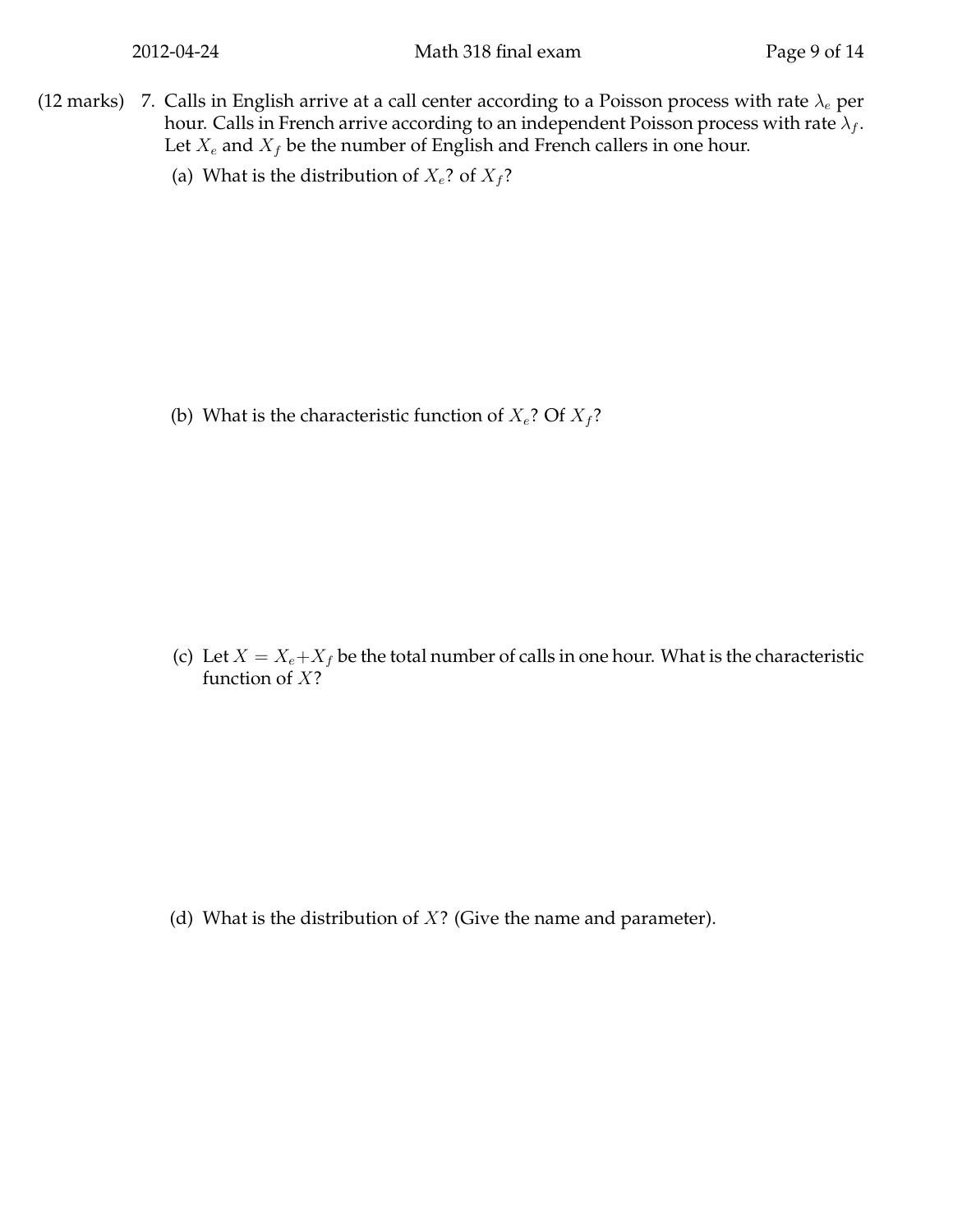- (10 marks) 8. Consider the random walk  $S_n$  on  $\mathbb{Z}$ , with independent steps  $X_i$ , which take each of the values { $-2, -1, 1, 2$ } with probability <sup>1</sup>/4. (So  $S_n = X_1 + \cdots + X_n$ .)
	- (a) What is  $\varphi(t)$ : the characteristic function of  $X_i$ ?

(b) Find the singularities of  $\frac{1}{1 - \varphi(t)}$  in  $[-\pi, \pi]$ .

(c) Prove that this random walk is recurrent. You may use that the expected number of visits to 0 is  $\int^{\pi}$  $-\pi$ 1  $\frac{1}{1-\varphi(t)}dt.$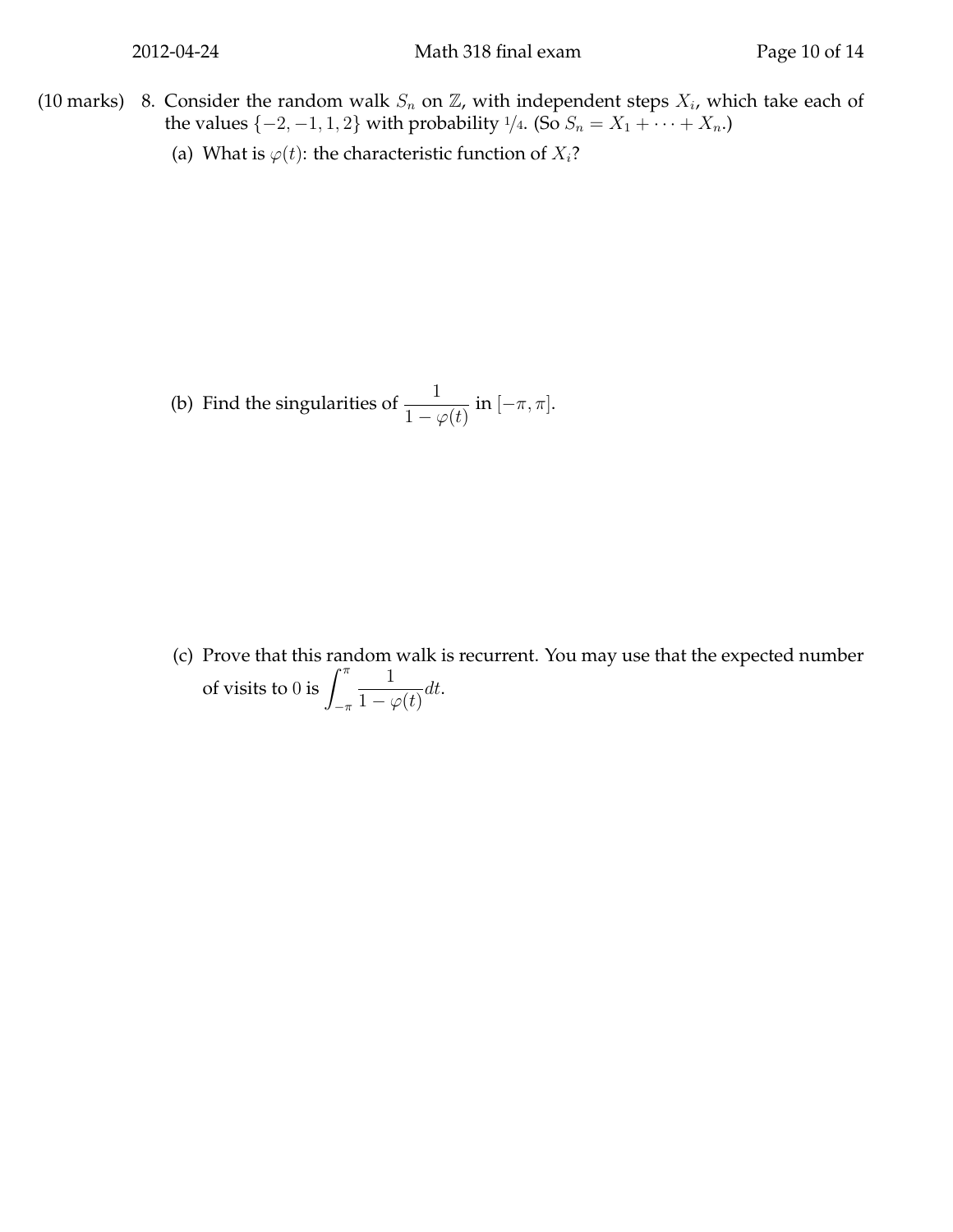(5 marks) 9. A certain function R() returns a pair of random variables  $X, Y$  taking integer values. X and Y are not independent, but each time we call  $R()$  a new pair with the same joint distribution is generated. We use a computer simulation to estimate  $\mathbb{E}(X|Y=3)$ , by using 10000 samples of the pair  $X, Y$ . The following code is incorrect. Explain the error, and suggest a way to fix it (the error is the same in both languages).

## **Python code**:

```
accumulator = 0
for t in range(10000):
    X, Y = R() # get a new sample
    if Y==3:
        accumulator += X
```
print accumulator/10000

## **Octave code**:

```
accumulator = 0;for t=1:10000
   X, Y = R(); % get a new sample
   if (Y==3)accumulator += X;end
end
```
accumulator/10000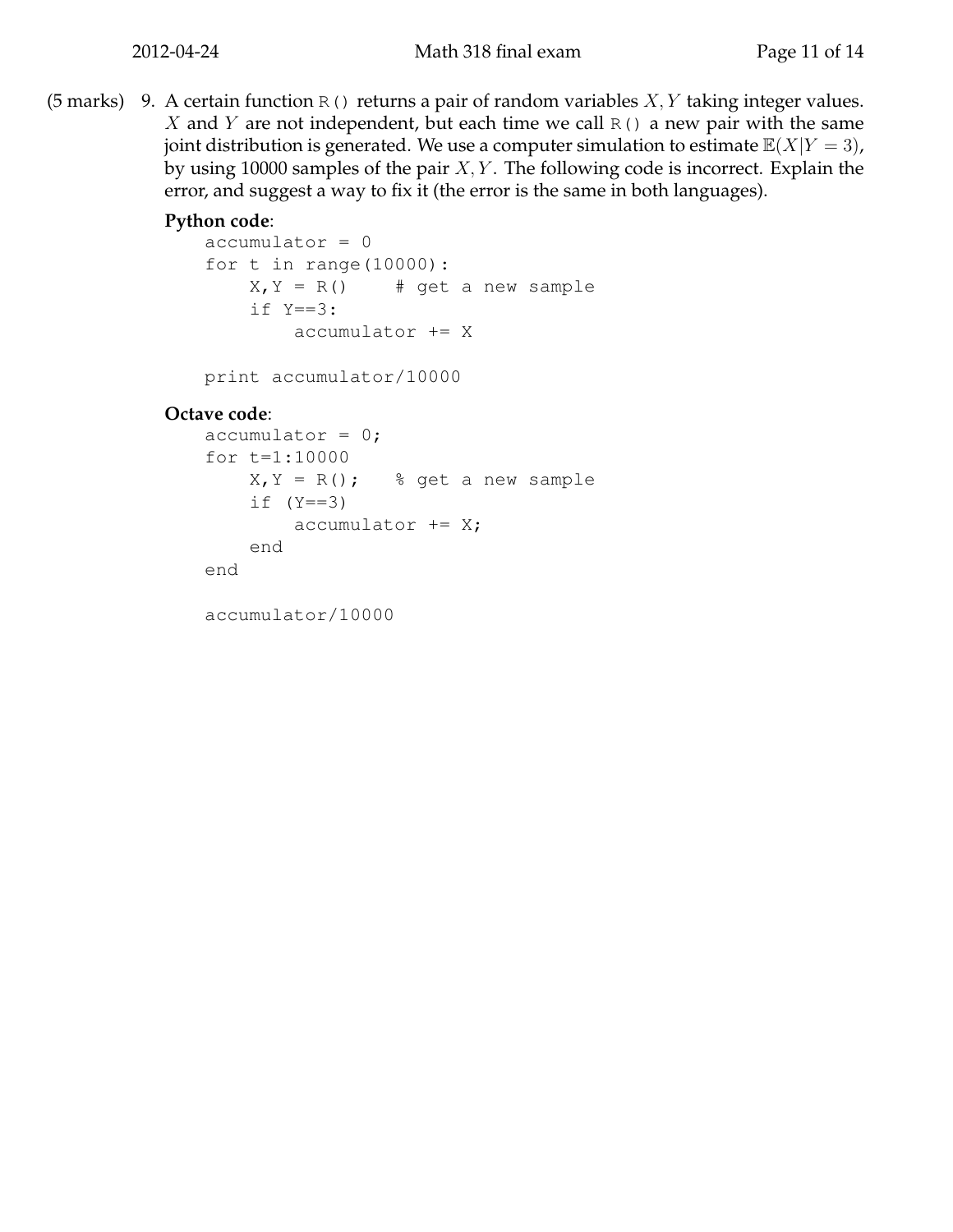Problem: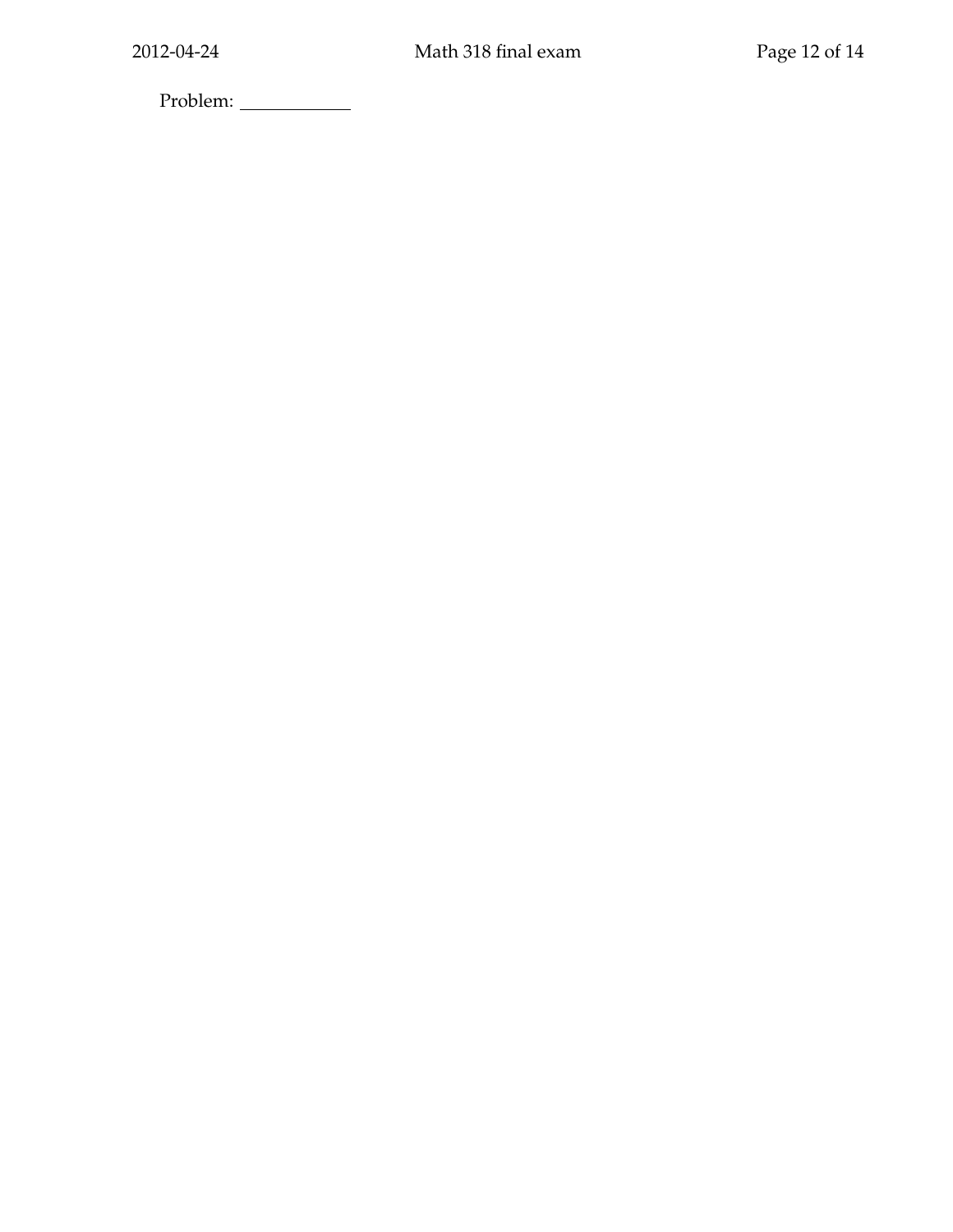Problem: